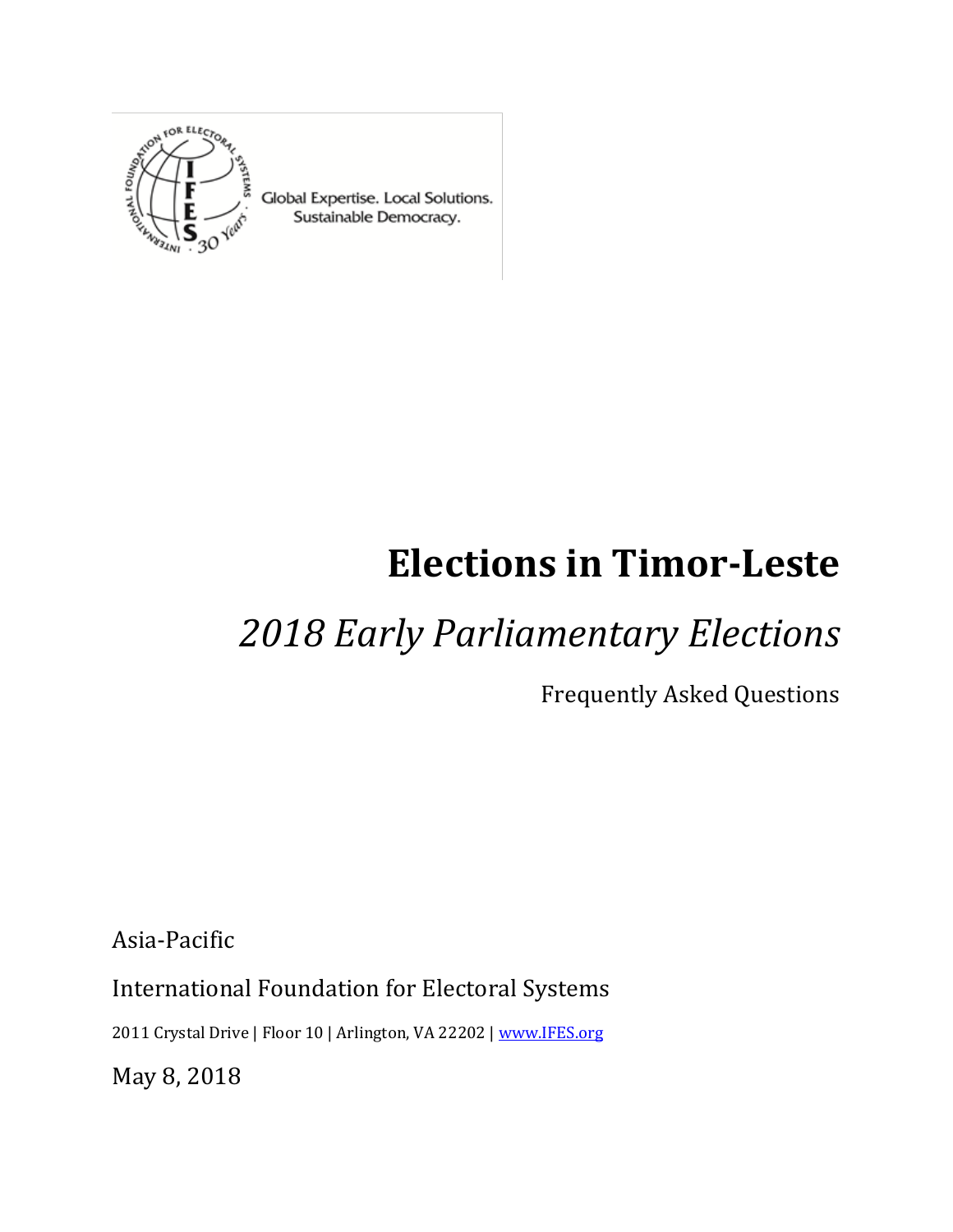## **Frequently Asked Questions**

| How many members are there in the National Parliament and how long is their term of office?3 |
|----------------------------------------------------------------------------------------------|
|                                                                                              |
|                                                                                              |
|                                                                                              |
|                                                                                              |
|                                                                                              |
|                                                                                              |
|                                                                                              |
|                                                                                              |
|                                                                                              |
|                                                                                              |
|                                                                                              |
|                                                                                              |
|                                                                                              |
|                                                                                              |
|                                                                                              |
|                                                                                              |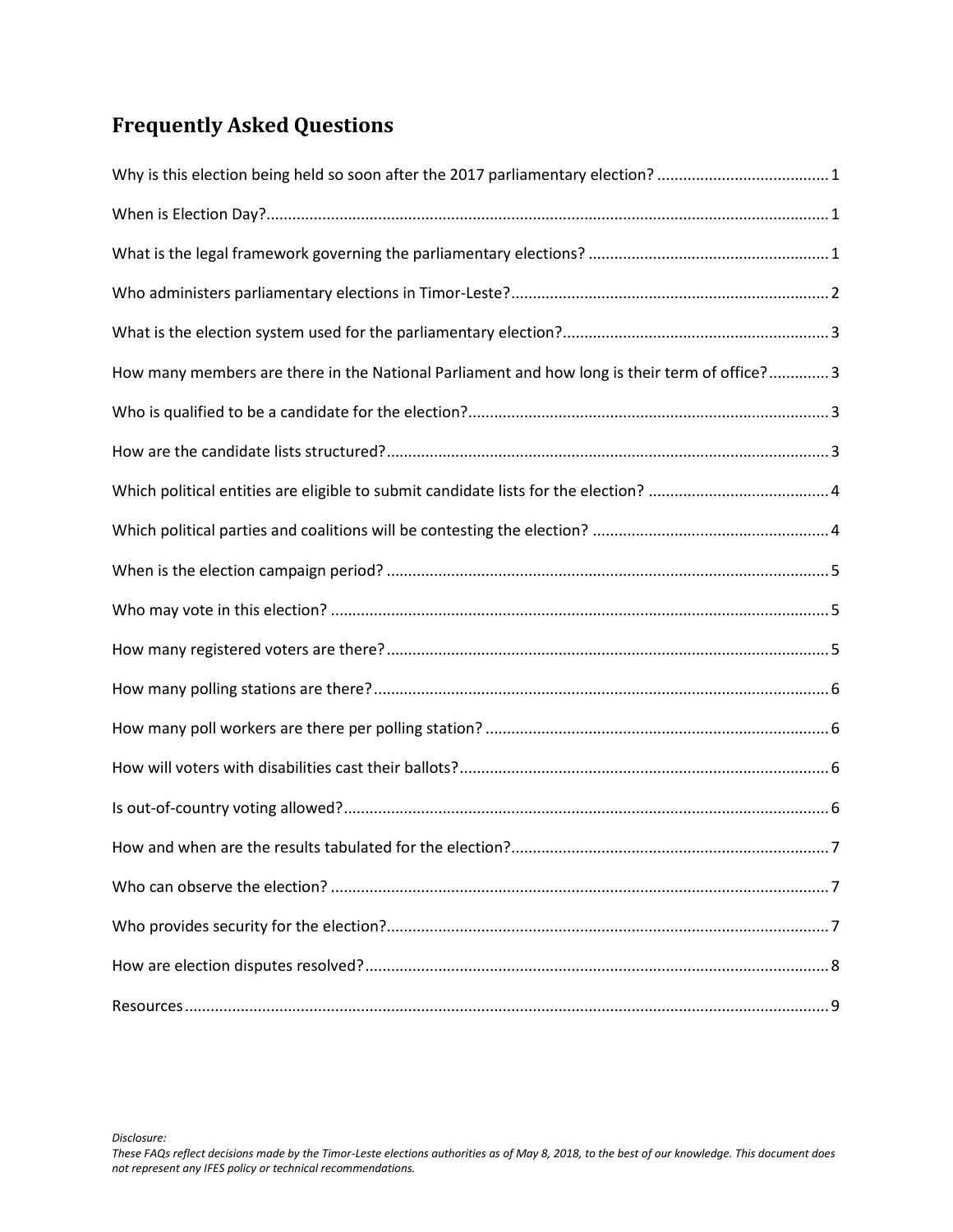## <span id="page-2-0"></span>**Why is this election being held so soon after the 2017 parliamentary election?**

As a result of the July 22, 2017, Timor-Leste parliamentary election, five political parties won seats in the National Parliament. Out of 65 total parliamentary seats available, *Frente Revolucionário de Timor-Leste* (FRETILIN) won 23 seats, receiving the highest number of votes by a narrow margin over *Partido Congresso Nacional da Reconstrução de Timor-Leste* (CNRT) with 22 seats. The remainder of the seats were won by *Partido de Libertação Popular* (PLP) with eight seats, *Partido Democrático* (PD) with seven seats, and *Partido Kmanek Haburas Unidade Nacional Timor Oan* (KHUNTO) with five seats.

Despite lengthy negotiations, no party was able to form a majority coalition in Parliament. The Timor-Leste Constitution provides that the president of the Republic of Timor-Leste may call on either the party with the highest number of votes, or the party or coalition with a majority of seats in the Parliament, to form a government. Therefore, on September 16, 2017, the president of the Republic of Timor-Leste appointed a minority government led by FRETILIN with the support of PD. In the following month, CNRT, PLP and KHUNTO formed a firm opposition coalition, representing a majority of seats in Parliament, and on October 19, 2017, they voted to reject the government's proposed program. Constitutionally, a second rejection of the government's program results in the fall of the government. The president of Parliament stalled opposition motions that could have shown no confidence in the government and the Parliament did not hold plenary sessions that in principle should have been scheduled for December 2017.

Two possible processes for resolving this impasse were available constitutionally to the president of the Republic of Timor-Leste. He could attempt to negotiate a solution based on the existing Parliament, such as testing the ability of the opposition coalition to form a government or attempting to form a government of national unity involving most or all parties represented in Parliament. Alternatively, six months after the last election (after January 22, 2018), the president could dissolve Parliament and announce a date for a new election. The president of the Republic of Timor-Leste dissolved the National Parliament on January 26, 2018, making a new election necessary.

## <span id="page-2-1"></span>**When is Election Day?**

On February 7, 2018, the president of the Republic of Timor-Leste announced that an early parliamentary election would be held on May 12, 2018. The decree announcing the election date came into effect on February 20, 2018.

## <span id="page-2-2"></span>**What is the legal framework governing the parliamentary elections?**

The legal framework for the early parliamentary election is substantially the same as for the parliamentary election of July 22, 2017. Since the election, there have been no changes to the laws governing electoral processes (Law 6/2016 on Voter Registration, Law 5/2006 on Election Management Bodies, Law 6/2006 on Election of the National Parliament, Law 3/2004 on Political Parties and Law 6/2008 on Financing of Political Parties) or to the government regulations on voter registration (Decree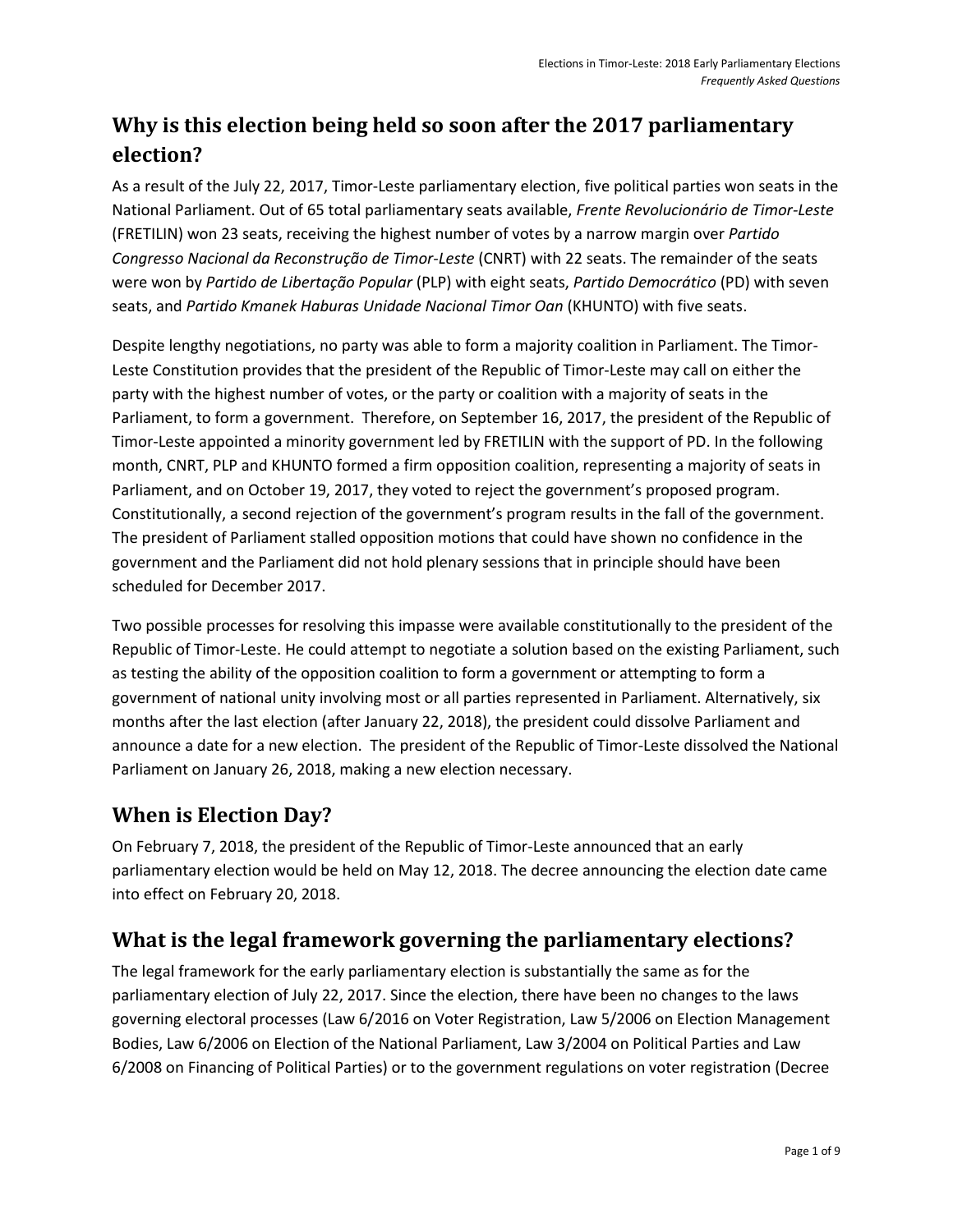12/2016); submission of candidate lists (Decree 16/2017); oversight, observation and media coverage of the election (Decree 17/2017); and election campaigns (Decree 18/2017).

Decree Law 4/2018 was approved by the Council of Ministers on March 7, 2018, and made minor changes to government regulations on out-of-country voting (Decree 19/2017) and the organization of polling centers and voting, vote counting and tabulation of results (Decree 21/2017). This decree law made some amendments to the voting and counting records completed in polling centers and polling stations; placed a deadline of 10 days before Election Day for managers of hospitals and prisons to notify the Technical Secretariat for Election Administration of the names of patients, prisoners and staff who intend to use mobile polling facilities in the relevant hospital or prison; and made it mandatory for political party representatives to be present when polling station staff determine if a voter voting with assistance has freely chosen his or her assistant.

Decree Law 4/2018 also modified some requirements for changing a voter's address for voter registration, allowing university students to provide a declaration from a senior university or Department of Education official testifying to their new address. Previously such declarations, a document necessary for changing a voter's address of registration, could only be issued by the *chefe de suco* (village head) for the area in which a voter now resides.

#### <span id="page-3-0"></span>**Who administers parliamentary elections in Timor-Leste?**

Timor-Leste's two election management bodies are the National Election Commission (*Comissão Nacional de Eleições* [CNE]) and the Technical Secretariat for Electoral Administration (*Secretariado Técnico de Administração Eleitoral* [STAE]).

The CNE is an independent body comprised of seven commissioners appointed for five-year terms, who may be reappointed only once. One member is appointed by the president of the Republic of Timor-Leste; three are appointed by the National Parliament (of whom one must be a woman); one is appointed by the government; one is elected from among judicial magistrates, and one from among public prosecutors. One of these members is elected by National Parliament to be the president of the CNE. Currently two members are women.

The CNE's major task is to supervise the STAE's work to ensure that constitutional and legal norms are followed, citizens are treated lawfully and equally and political contestants are free to campaign. The CNE supervises the municipal level tabulations of election results and compiles a provisional national results tabulation for review by the Supreme Court. It handles procedural complaints and notifies the public prosecutor of apparent illegal electoral acts. The CNE also delivers civic education programs.

The STAE is a government body that is within the Ministry of State Administration and Territorial Management, and is led by a civil servant with the rank of director general. The STAE is responsible for implementing all electoral activities. This includes drafting of electoral regulations; compilation and management of the voter register; voter education; the procurement of electoral supplies and equipment; the administration of voting and counting of ballots; and the conduct of out-of-country voting.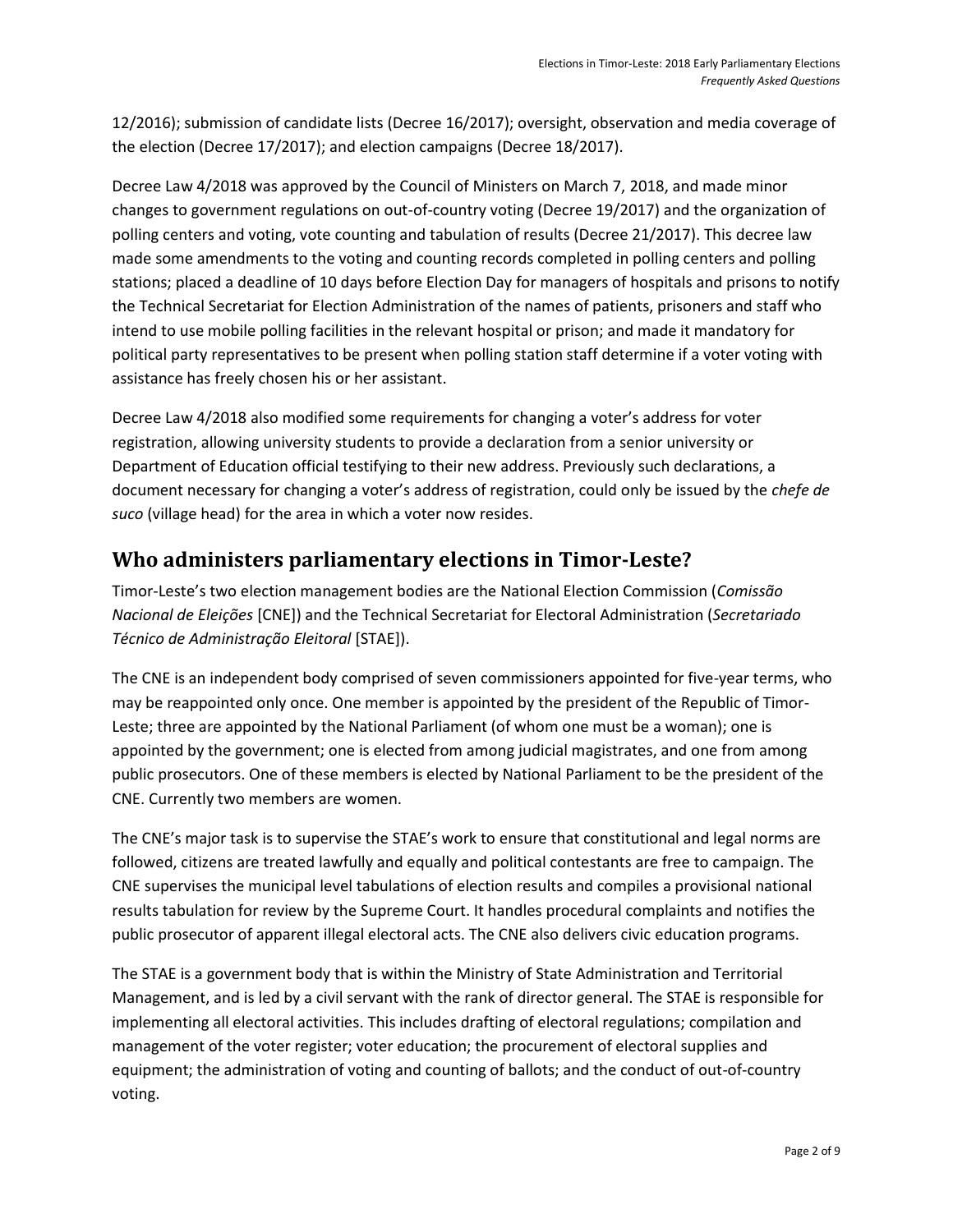Verifications and appeals on election related matters are lodged, by law, with the Supreme Court. As the Supreme Court has yet to be established, these responsibilities are undertaken by the Court of Appeal.

## <span id="page-4-0"></span>**What is the election system used for the parliamentary election?**

The members of the National Parliament are elected using a proportional representation closed list electoral system, with the whole territory of Timor-Leste (including any votes cast abroad) as a single electoral district. Political parties or coalitions of parties must obtain at least four percent of total valid votes to be included in the distribution of seats for the Parliament.

## <span id="page-4-1"></span>**How many members are there in the National Parliament and how long is their term of office?**

There are 65 members of the National Parliament. Currently 28 seats are held by women. The term of office for members of the National Parliament is five years, split into five, 12-month legislative sessions. The Constitution of Timor-Leste provides that if a Parliament is dissolved during a legislative session, as is the case in 2018, the remaining portion of that legislative session is added to the term of office of the subsequently elected Parliament.

## <span id="page-4-2"></span>**Who is qualified to be a candidate for the election?**

Candidates must be a citizen of Timor-Leste, 17 years or older and on the voter register. Citizens who hold certain positions, such as judicial officers, civil servants, defence and police force members, ministers of religion, diplomats, and members of the National Election Commission, are disqualified from being a candidate.

All candidates must be included in a political party or coalition's candidate list. A candidate may not be included in more than one candidate list.

## <span id="page-4-3"></span>**How are the candidate lists structured?**

Each candidate list must contain 65 primary candidates, and 25 supplementary candidates. At least one out of every group of three persons on each candidate list must be a woman.

The order in which a political party or coalition places the names of candidates on the list it submits is the order in which any seats won by the political party or coalition are distributed to its candidates.

The list is in effect for the term of office of the National Parliament. Any replacement of an elected member of the Parliament who resigns or no longer has a mandate is replaced by the next available candidate in order on the relevant political party or coalition's candidate list. If the list of primary candidates is exhausted, any vacancies are filled in order by supplementary candidates.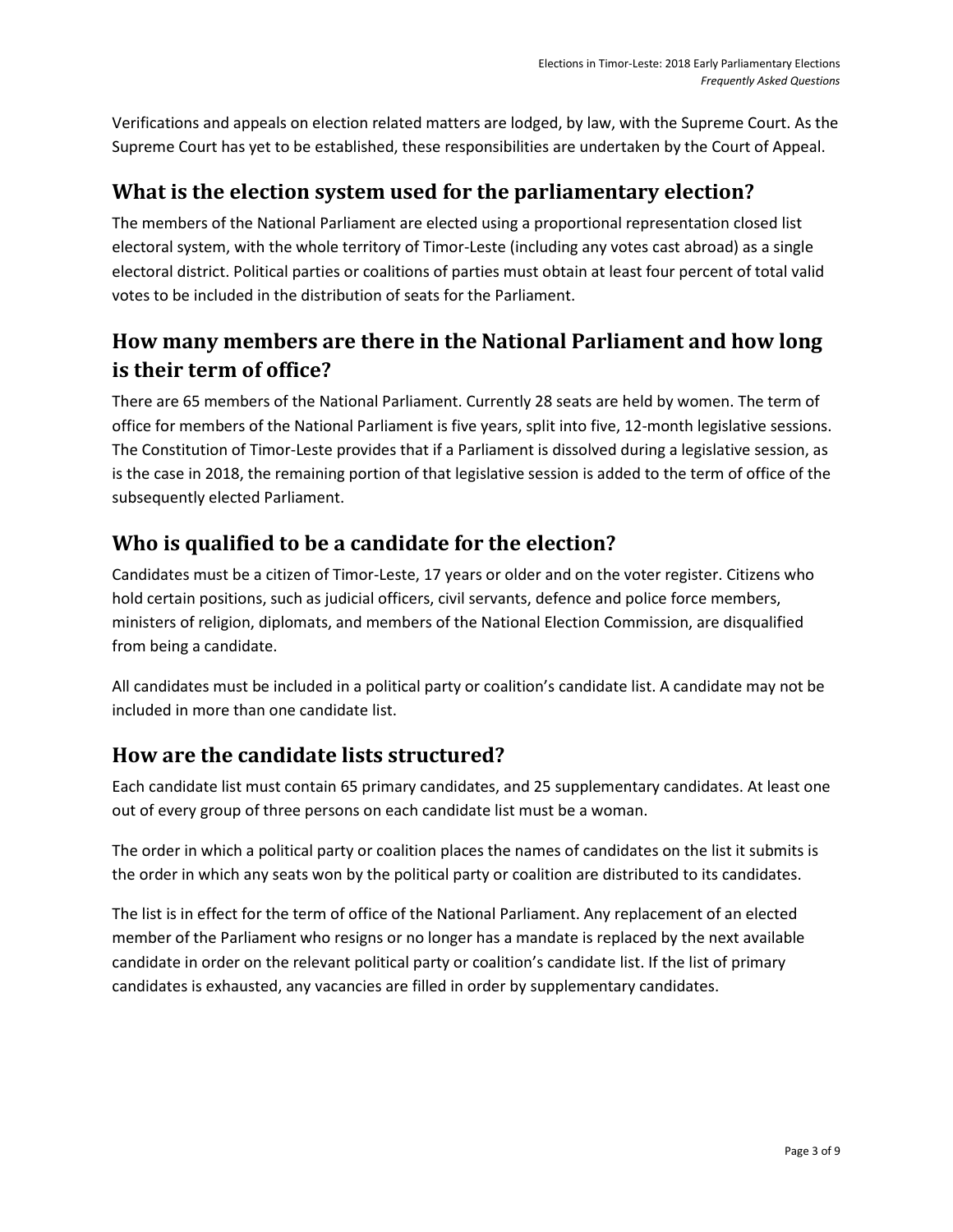## <span id="page-5-0"></span>**Which political entities are eligible to submit candidate lists for the election?**

Political parties registered with the Supreme Court may submit a single candidate list for the election by March 21, 2018.

A coalition of political parties may also submit a single candidate list for the election. Political parties that intended to form a coalition to contest the election were required to register the coalition with the National Election Commission no later than March 11, 2018. Four coalitions were approved by the commission:

- *Aliança de Mudança para o Progresso (AMP)* comprised of the political parties *Partido Congresso Nacional da Reconstrução de Timor-Leste (CNRT)*, *Partido de Libertação Popular (PLP)* and *Partido Kmanek Haburas Unidade Nacional Timor Oan (KHUNTO);*
- *Frente Desenvolvimento Democrático (FDD)* comprised of the political parties *Partido Unidade Desenvolvimento Democrático (PUDD)*, *Partido União Democrática Timorense (UDT)*, *Frente Mudança (FM)* and *Partido Desenvolvimento Nacional (PDN);*
- *Movimento Desenvolvimento Nacional (MDN)* comprised of the political parties *Partido Associação Popular Monarquia Timorense (APMT)*, *Partido Liberta Povo Aileba (PLPA)*, *Partido Movimento da Libertação do Povo Maubere (MLPM)* and *Partido Unidade Nacional Democrática da Resistência Timorense (UNDERTIM)*; and
- *Movimento Social Democrata (MSD)* comprised of the political parties *Partido Democracia Cristã (PDC)*, *Partido Socialista de Timor (PST)*, *Partido Social Democrata (PSD)*, and *Partido Centro Ação Social Democrata Timorense (CASDT).*

## <span id="page-5-1"></span>**Which political parties and coalitions will be contesting the election?**

The deadline for submitting candidate lists to the Court of Appeal was March 21, 2018. By this date, six political parties and four coalitions had submitted candidate lists. Following verification of these submissions by the court, the court accepted the candidate lists from four political parties and four coalitions on March 29, 2018. This is in comparison to the 20 political parties and one coalition that contested the July 22, 2017, parliamentary election, as many of the parties that contested the July 2017 election joined coalitions for the May 2018 election. Candidate lists submitted by *Associação Social Democrata Timorense*(ASDT) and *Klibur Oan Timor Asuwain* (KOTA) were rejected by the Court. An appeal by KOTA against this decision was also rejected by the Court. On April 3, 2018, the Court held a lottery to determine the order of the contesting political parties and coalitions on the ballot paper. The ballot paper order is as follows:

| <b>POLITICAL PARTY OR COALITION</b> | <b>POSITION ON BALLOT</b><br><b>PAPER</b> |
|-------------------------------------|-------------------------------------------|
| Partido Esperença da Pátria (PEP)   |                                           |
| Partido Democrático (PD)            |                                           |
| Partido Republicano (PR)            |                                           |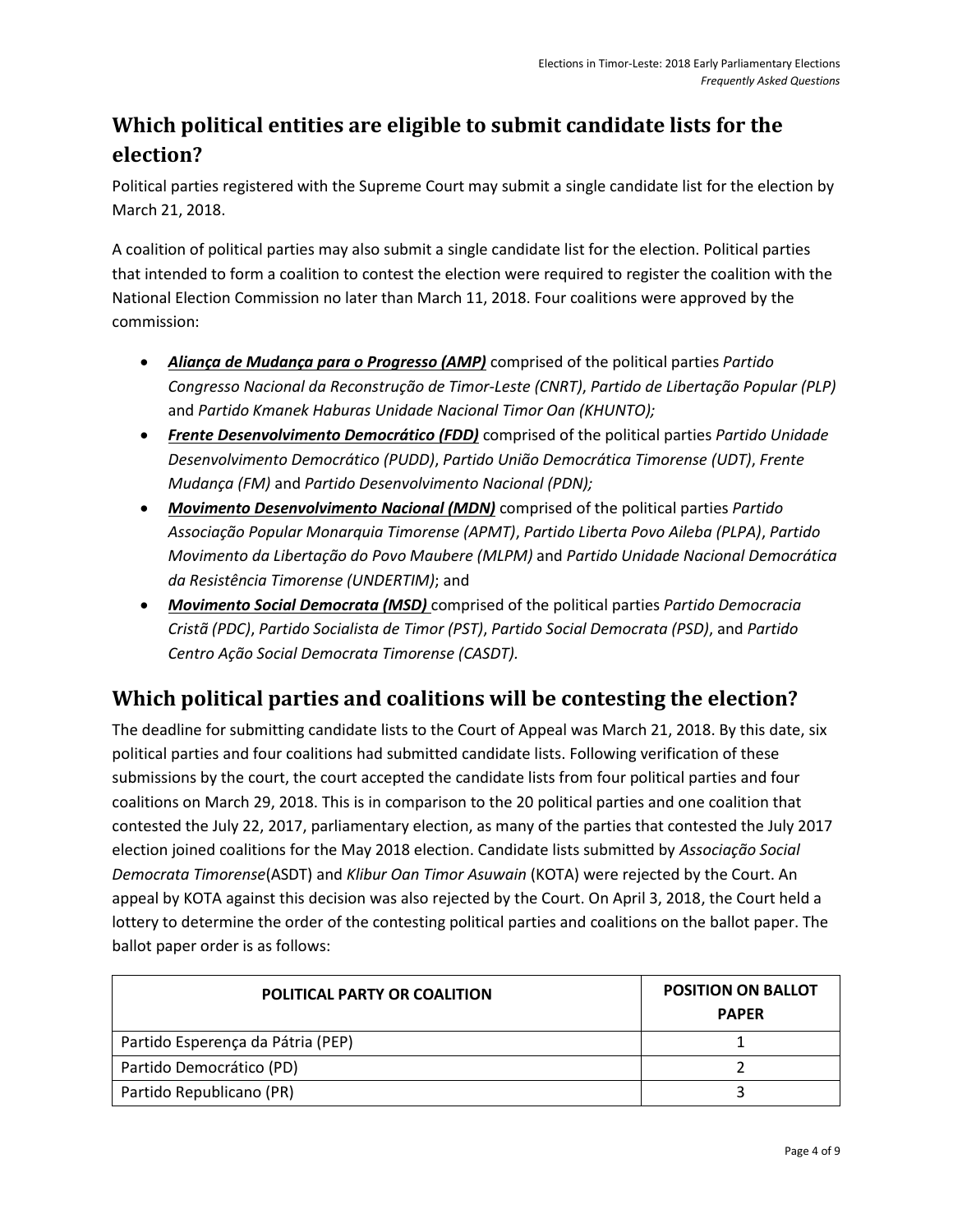| Frente Revolucionário de Timor-Leste (FRETILIN)       |  |
|-------------------------------------------------------|--|
| Movimento Social Democrata (MSD) (Coalition)          |  |
| Movimento Desenvolvimento Nacional (MDN) (Coalition)  |  |
| Frente Desenvolvimento Democrático (FDD) (Coalition)  |  |
| Aliança de Mudança para o Progresso (AMP) (Coalition) |  |

## <span id="page-6-0"></span>**When is the election campaign period?**

Political parties and coalitions may campaign for election during a 30-day period between April 10, 2018, and May 9, 2018. The National Election Commission oversees the conduct of the election campaign, and, following advice from the election contestants, on April 6, 2018, issued a campaign schedule defining where and when each political party or coalition is holding campaign events.

## <span id="page-6-1"></span>**Who may vote in this election?**

Citizens of Timor-Leste who are at least 16 years of age may register to vote. However, a person is not included in the voter register for an election unless they are at least 17 years of age on Election Day. It is mandatory for citizens of Timor-Leste to register to vote. The Technical Secretariat for Election Administration (STAE) held a voter register update campaign for the parliamentary election between February 8 and March 28, 2018.

Registered voters may cast their ballot by showing their voter registration card at a polling center within their geographic area of registration. If a voter does not have a voter registration card, they may vote if their name appears on the voter register for that polling center and they show a national ID card or Timorese passport.

If a geographic area of registration contains more than one polling center, the STAE issues stickers for the voters' registration cards identifying each voter's nearest polling center. Voters may collect these stickers from the STAE's offices between April 30 and May 10, 2018.

Additionally, out-of-country voter registration was open for qualified Timorese citizens who currently reside in the geographic areas of responsibility of the Timor-Leste diplomatic missions to Portugal, the United Kingdom and South Korea, and the Timor-Leste consular offices in Darwin, Sydney and Melbourne, Australia.

## <span id="page-6-2"></span>**How many registered voters are there?**

There are 784,286 voters<sup>1</sup> (406,295 men and 377,991 women) registered to vote for the early parliamentary election. Of this total, 778,041 voters (402,014 men and 376,027 women) are registered within Timor-Leste, while there are 6,245 voters (4,281 men, 1,964 women) registered as out-of-country voters.

 $\overline{\phantom{a}}$ 

<sup>1</sup> As published in the *Jornal da República* on April 11, 2018.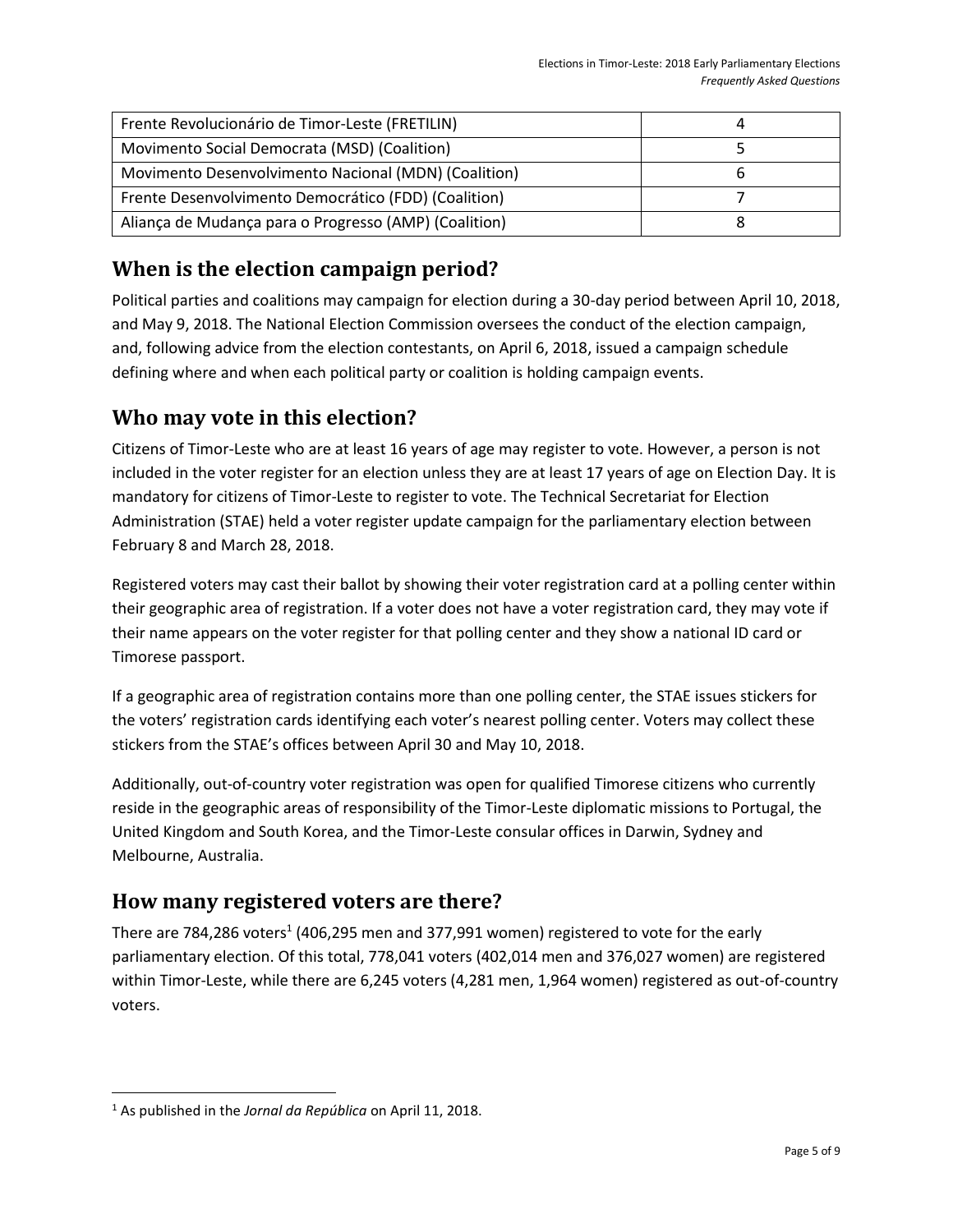The current number of registered voters is a 3.1 percent increase compared to the 760,907 voters registered to vote in the parliamentary elections held on July 22, 2017, at which voter turnout overall was 77 percent (76 percent for men, 77 percent for women), while out-of-country voter turnout was 51 percent.

#### <span id="page-7-0"></span>**How many polling stations are there?**

On April 10, 2018, the Technical Secretariat for Election Administration (STAE) announced that there would be 1,151 polling stations located in 876 polling centers in Timor-Leste, with an additional 9 polling stations located in 9 polling centers abroad. This is an increase of 42 polling stations and 42 polling centers compared to the July 22, 2017, parliamentary election, largely in response to demands for additional polling centers in less accessible locations.

The STAE may change the number and location of polling centers and polling stations until 10 days before Election Day (i.e., until May 2, 2018).

Polling stations will be open for voting between 7:00 a.m. and 3:00 p.m. on Election Day. Voters already in queue to vote at 3:00 p.m. are eligible to vote.

#### <span id="page-7-1"></span>**How many poll workers are there per polling station?**

On Election Day, each polling center will be led by a president and each polling station within that polling center is managed by a secretary who supervises nine polling staff. However, polling stations may operate with a minimum of six staff. Overall, there is expected to be around 12,000 staff in polling centers.

#### <span id="page-7-2"></span>**How will voters with disabilities cast their ballots?**

The Republic of Timor-Leste is not yet a signatory to the United Nations Convention on the Rights of Persons with Disabilities. Persons with a disability may appoint a person of their choice to assist them to vote. Polling station secretaries are required to verify, in the presence of political party representatives, that voters have freely chosen the person assisting them. Instructions to polling officials require that they bring persons with disabilities to the front of the queue when waiting to vote, along with the elderly and pregnant women. There are no other specific facilities to support persons with disabilities in registering to vote or voting. It is not known how many persons with disabilities are registered to vote, or how many persons with disabilities participate in voting.

## <span id="page-7-3"></span>**Is out-of-country voting allowed?**

Out-of-country voting will be available at Timor-Leste diplomatic missions, consular offices or other locations in: Lisbon and Porto, Portugal; London, Oxford and Belfast, United Kingdom; Seoul, South Korea; and Darwin, Sydney and Melbourne, Australia. Voters at each of these locations must be on the voter register compiled for the areas covered by the relevant mission or office and vote in person on Election Day.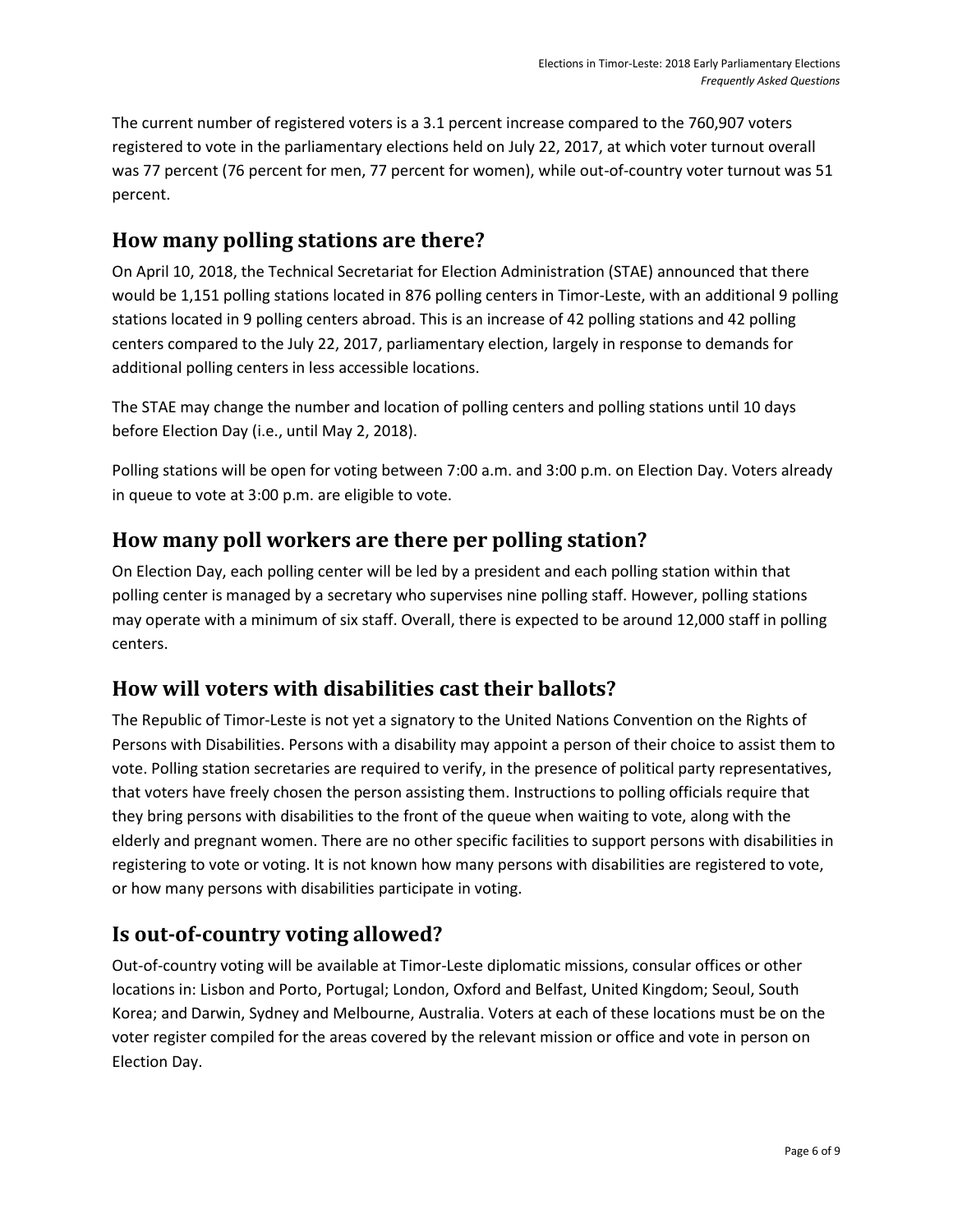## <span id="page-8-0"></span>**How and when are the results tabulated for the election?**

After the close of voting on Election Day, ballots will be counted and tabulated in each polling center. Initially, the secretaries of each polling station within the center count their unused and cancelled ballot papers and secure them. The ballot boxes are then opened, the ballot papers from all voting stations within the polling center are mixed, the votes counted, and the results tabulated and publicly displayed.

The tabulation records from all polling centers within each of Timor-Leste's 13 municipalities are then amalgamated at municipal tabulation centers. The committees tabulating these votes are chaired by the municipal directors of the Technical Secretariat for Election Administration (STAE), and are comprised of the presidents of all polling centers in the municipality and officials appointed by the STAE. Their work is supervised by a municipal delegate of the National Election Commission (CNE).

Within two days of the Election Day, each municipal tabulation committee must send the results of its tabulation to the CNE, which has 72 hours from receipt of municipal tabulations to verify them, and then an additional 72 hours to complete and publicize a provisional national tabulation of the election results (no later than May 20, 2018). Following review of the tabulation records and consideration of any appeals against the provisional results, the decision of the Court of Appeal on the election results will be published in the state gazette no later than May 28, 2018.

#### <span id="page-8-1"></span>**Who can observe the election?**

National and international observers may observe the election once accredited by the Technical Secretariat for Election Administration (STAE). Organizations which have election observation as one of their objectives or who have previously observed elections in Timor-Leste may apply to have observers accredited. Applications for accreditation must be received no later than May 5, 2018, and require the name of the observer organization, proof of identity (copy of voter card for national observers, or passport for international observers), and photographs for the observer accreditation card. A government decree defines the rights and responsibilities of observers. They may have their accreditation withdrawn for a breach of the observer code.

Political parties and coalitions may request accreditation of political party agents by April 3, 2018. Each contesting political party and coalition may appoint up to five agents for each polling station and polling center. Only one agent from each political party or coalition may be inside a polling station at any time.

## <span id="page-8-2"></span>**Who provides security for the election?**

Election security is primarily the responsibility of the Timor-Leste National Police. Unless requested by the Technical Secretariat for Election Administration to act in relation to emergencies or legal breaches, police must be at least 25 meters away from each polling station. The Timor-Leste Defense Force may also have a role under its responsibilities for crisis management, intra-government cooperation and maintaining civil order.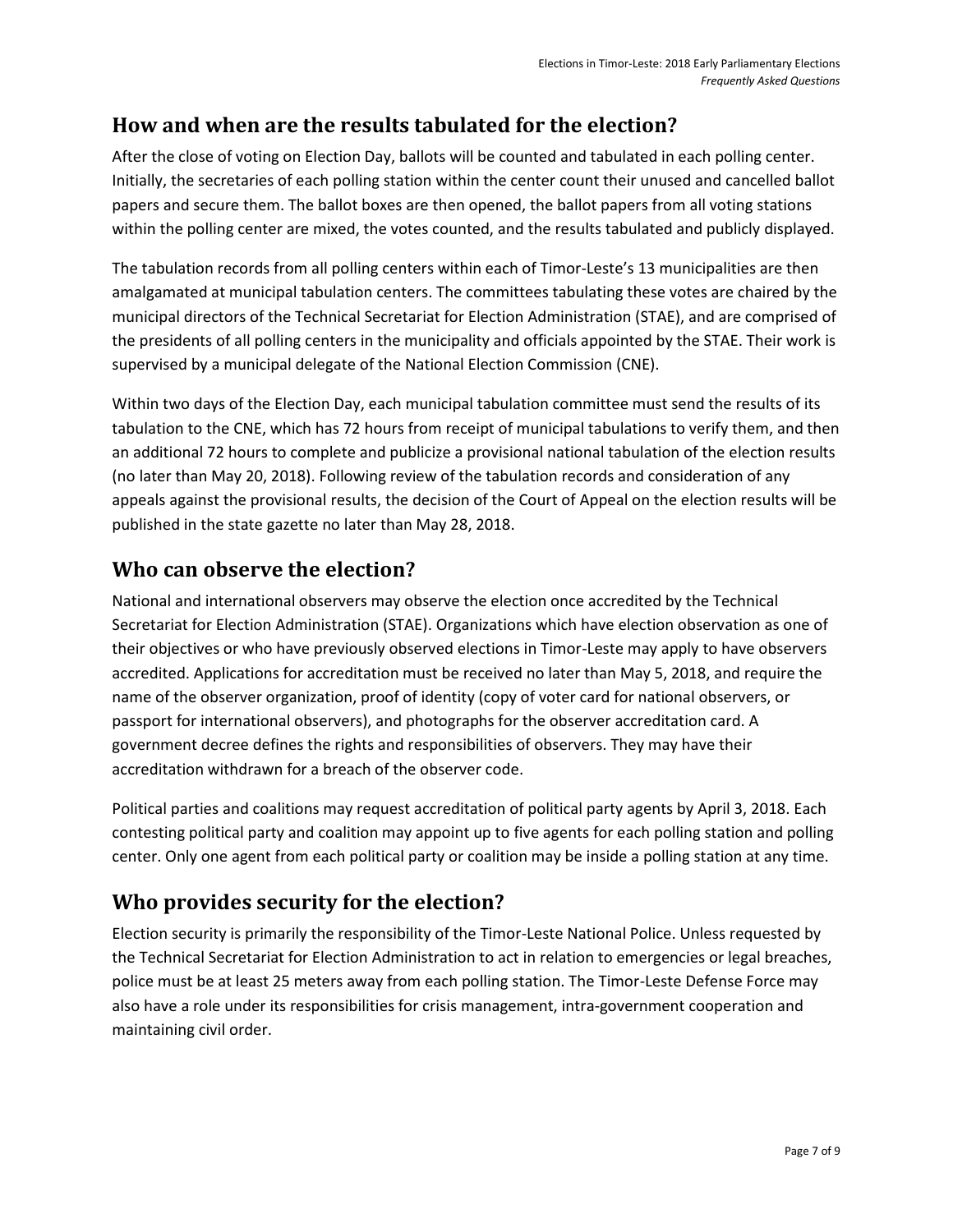## <span id="page-9-0"></span>**How are election disputes resolved?**

Alleged breaches of election law, regulations, codes of conduct or procedures can be referred to the National Election Commission (CNE) for decision. In polling stations, complaints about election operations are determined in the first instance by a vote of that polling station's polling officials, who may consult with the Technical Secretariat for Election Administration (STAE). If unsatisfied, a complainant may then refer the complaint to the CNE, which must decide on it within 72 hours of its receipt. The CNE has specifically defined responsibilities in relation to appeals against the STAE's decisions on registration of voters.

The CNE is required to refer alleged criminal breaches to the public prosecutor. Decisions of both the CNE and the STAE can be appealed to the Court of Appeal. Appeals against the provisional national election results published by the CNE can be lodged with the Court of Appeal within 48 hours of their publication.